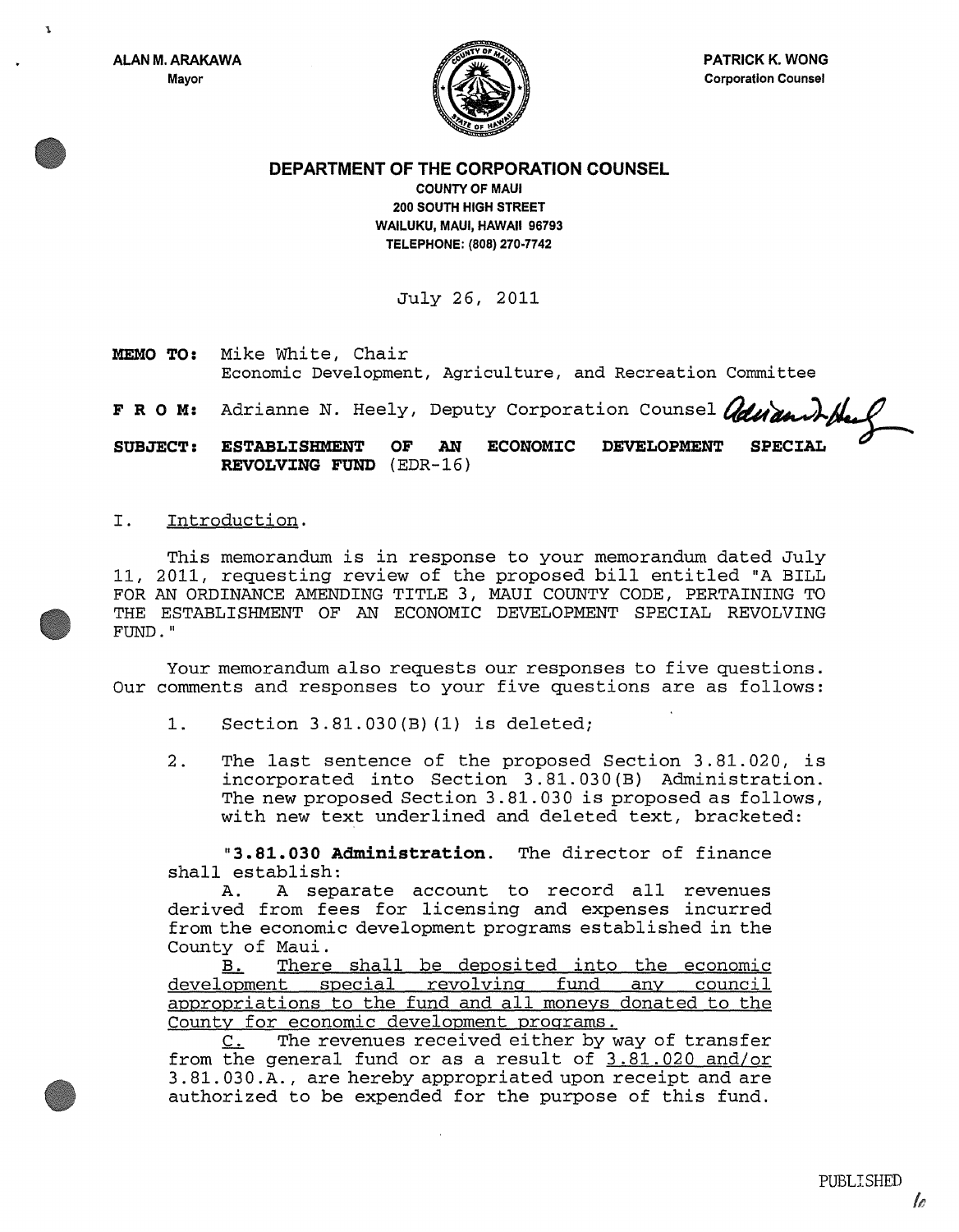Mike White, Chair Economic Development, Agriculture, and Recreation Committee July 26, 2011 Page 2

> [1. Any balance remaining in the fund as the end of each fiscal year shall not lapse, but shall remain in the fund, accumulating from year to year. ]

 $\mathbf{r}$ 

poart;<br><u>D.</u> The director of finance with the Coordinator for the Office of Economic Development may adopt administrative rules necessary to carry out the purpose of this chapter."

3. In response to your Question No.3, we offer:

Section 46.1. 5 (10), HRS, states in pertinent part that *"Except*  as otherwise provided, no county shall ..." (Emphasis added). Given the first three words, if some other law is provided, this would give exception to the remaining clause of 46-1.5(10).

There exists authority and case law that explain: "[p]romoting economic development is a traditional and longaccepted governmental function, and there is no principled way of distinguishing it from the other public purposes the Court has recognized."<sup>1</sup> It is within the Committee's authority to suggest language and/or specify that the funds shall be used for a "public purpose" in this section and/or in the public purpose section.

Lastly, the proposed bill as currently drafted does not restrict the granting of a loan for a public purpose. It would be up to your Committee and the Council, as the legislative body to incorporate and approve such language and make it a legislative act<br>or policy. Well established case law holds that "the degree of Well established case law holds that "the degree of particularity with which expenditures are authorized is a matter of legislative policy ... and statutory provisions are a legitimate exercise of the power to appropriate money to promote the general  $welfare.$ "<sup>2</sup>

In the event greater detailed analysis and research is needed, feel free to submit another written request.

4. Currently, Council approval is not required for expenditures from the Fund. There is no specific section language that states: "Council approval is needed prior to any expenditures<br>from the fund." Section 3.81.030(B) provides that revenues  $Section 3.81.030 (B)$  provides that revenues received either by transfer from the general fund or from the application of Sections 3.81.020 and/or 3.81.030A are hereby

See Berman v. Parker, 348 U.S. 26, 75 S.Ct. 98 (1954).

See Duke Power Co. v. Greenwood County, 1936 WL 64961, Supreme Court of the United States.